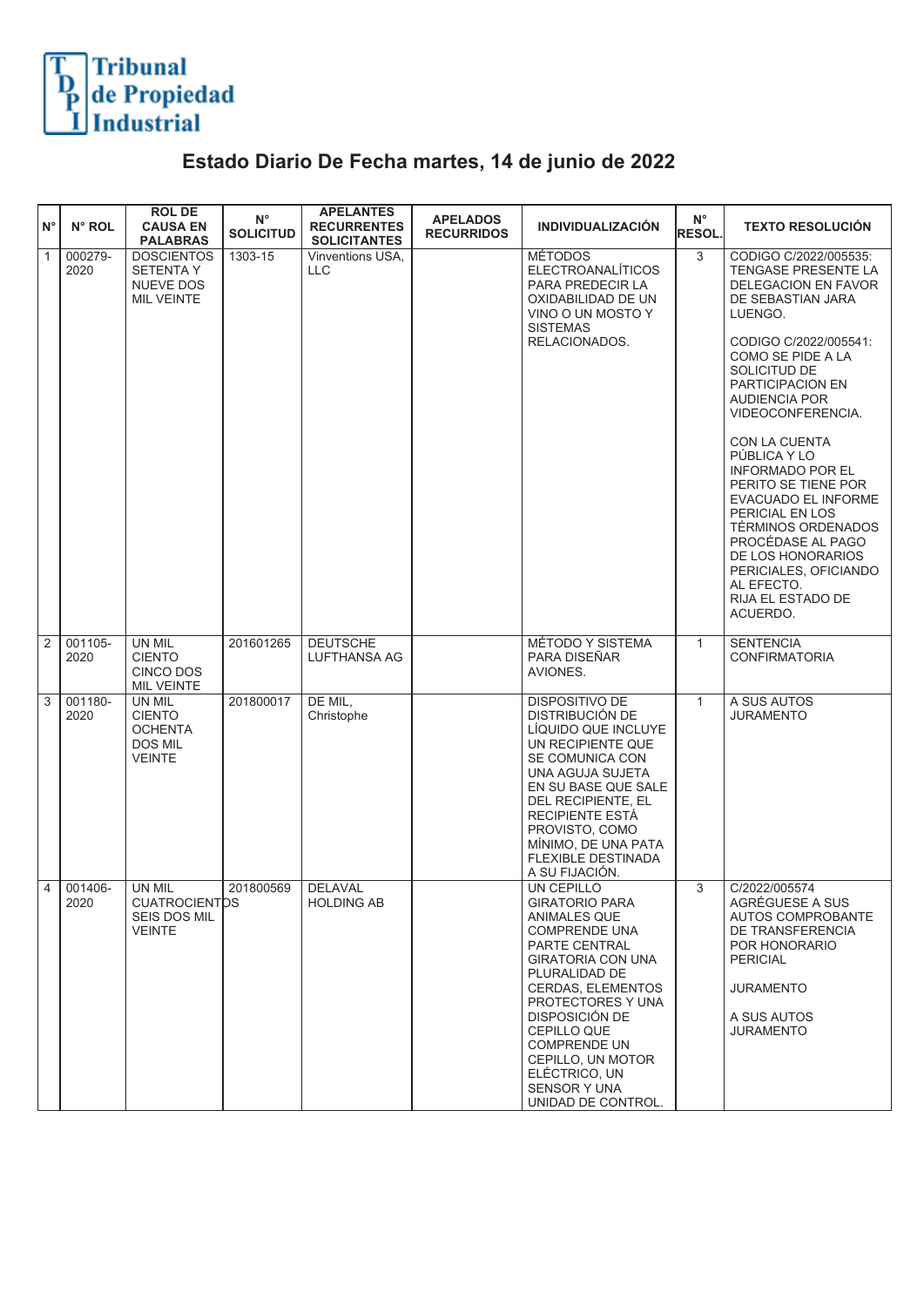| ١N°            | N° ROL             | <b>ROLDE</b><br><b>CAUSA EN</b><br><b>PALABRAS</b>                                     | $\mathsf{N}^\circ$<br><b>SOLICITUD</b> | <b>APELANTES</b><br><b>RECURRENTES</b><br><b>SOLICITANTES</b>                        | <b>APELADOS</b><br><b>RECURRIDOS</b>                                                      | <b>INDIVIDUALIZACIÓN</b>                                                                                                                                                                                                                                                                                                                                                                                                                                                              | $N^{\circ}$<br><b>RESOL.</b> | <b>TEXTO RESOLUCIÓN</b>                                                                                                                                                                                                                                                                                                                                                                                                                                                                |
|----------------|--------------------|----------------------------------------------------------------------------------------|----------------------------------------|--------------------------------------------------------------------------------------|-------------------------------------------------------------------------------------------|---------------------------------------------------------------------------------------------------------------------------------------------------------------------------------------------------------------------------------------------------------------------------------------------------------------------------------------------------------------------------------------------------------------------------------------------------------------------------------------|------------------------------|----------------------------------------------------------------------------------------------------------------------------------------------------------------------------------------------------------------------------------------------------------------------------------------------------------------------------------------------------------------------------------------------------------------------------------------------------------------------------------------|
| $\overline{5}$ | 001562-<br>2020    | UN MIL<br><b>QUINIENTOS</b><br><b>SESENTA Y</b><br><b>DOS DOS MIL</b><br><b>VEINTE</b> | 201701862                              | <b>WENCO S.A</b>                                                                     | <b>CONTENEDORES</b><br><b>SAN</b><br><b>FERNANDO</b><br>SpA.                              | <b>CONTENEDOR QUE</b><br>MINIMIZA USO DE<br><b>MATERIA PRIMA Y</b><br><b>PERMITE</b><br><b>TRANSPORTAR</b><br>PRODUCTOS DE<br>MANERA SEGURA.<br>QUE COMPRENDE UNA<br><b>BASE, PAREDES</b><br>LATERALES MAYORES,<br>PAREDES LATERALES<br><b>MENORES, TIRANTES</b><br>DE REFUERZO<br>DEFINIDOS EN SUS<br><b>EXTREMOS POR</b><br><b>SEGMENTOS</b><br><b>COLINEARES Y EN SU</b><br><b>REGIÓN CENTRAL POR</b><br><b>SEGMENTOS RECTOS</b><br><b>CONECTADOS</b><br>ANGULADAMENTE<br>ENTRE SI | 5                            | CODIGO C/2022/005543:<br>COMO SE PIDE A LA<br>SOLICITUD DE<br>PARTICIPACION EN<br>AUDIENCIA PUBLICA POR<br><b>VIDEOCONFERENCIA</b><br>CODIGO C/2022/005546:<br>TENGASE PRESENTE LA<br>DELEGACION EN FAVOR<br>DE SEBASTIAN JARA<br><b>LUENGO</b><br>COMO SE PIDE A LA<br>SOLICITUD DE<br>PARTICIPACION EN<br>AUDIENCIA PUBLICA POR<br>VIDEOCONFERENCIA.<br>ACTA DE DESIGNACION<br><b>DE PERITO</b><br>M.M.R. DESIGNASE<br>PERITO A DAVID ESPEJO<br>CANALES, INGENIERO<br>CIVIL MECÁNICO |
| 6              | 000263-<br>2022    | <b>DOSCIENTOS</b><br><b>SESENTA Y</b><br>TRES DOS<br>MIL VEINTE Y<br><b>DOS</b>        | 1334712                                | STO CORP                                                                             | <b>COMPAÑIA</b><br><b>INDUSTRIAL EL</b><br>VOLCAN S.A.                                    | <b>AISLANEIFS</b>                                                                                                                                                                                                                                                                                                                                                                                                                                                                     | $\mathbf{1}$                 | POR INTERPUESTO<br>RECURSO DE CASACION<br>EN EL FONDO.                                                                                                                                                                                                                                                                                                                                                                                                                                 |
| 17             | 000293-<br>2022    | <b>DOSCIENTOS</b><br>NOVENTA Y<br>TRES DOS<br>MIL VEINTE Y<br><b>DOS</b>               | 201400909                              | <b>OTSUKA</b><br>PHARMACEUTICALCHILE S.A.<br>CO., LTD.                               | <b>LABORATORIO</b>                                                                        | UNA TABLETA QUE<br>COMPRENDE 7-[4-(4-<br>BENZO[B]TIOFEN-4-IL-<br>PIPERAZIN-1-<br>IL)BUTOXI]-1H-<br>QUINOLIN-2-ONA, Y<br><b>EXCIPIENTES,</b><br><b>METODO PARA</b><br>PRODUCIR LA<br>TABLETA; UTIL EN EL<br><b>TRATAMIENTO DE</b><br><b>ENFERMEDADES</b><br>NEUROLOGICAS.                                                                                                                                                                                                              | 3                            | CODIGO C/2021/005594: A<br>LO PRINCIPAL: TENGASE<br>PRESENTE LA<br>DELEGACION DE PODER<br>EN FAVOR DE<br>SEBASTIAN ALVARADO<br>MUÑOZ; AL OTROSI: POR<br>ACOMPAÑADO EL<br>PODER.<br>C/2022/005595<br>C/2022/005595<br>C/2022/005595 TENGASE<br><b>PRESENTE</b>                                                                                                                                                                                                                          |
| $\overline{8}$ | 000360-<br>2022    | <b>TRECIENTOS</b><br><b>SESENTA</b><br>DOS MIL<br><b>VEINTEY</b><br><b>DOS</b>         | 1374741                                | <b>LAS</b><br><b>DOSCIENTAS</b><br>S.A.                                              | <b>AGRICULTORES</b><br><b>FEDERADOS</b><br><b>ARGENTINOS</b><br>SOC. COOP.<br><b>LTDA</b> | <b>CAMPOS DEL PLATA</b>                                                                                                                                                                                                                                                                                                                                                                                                                                                               | $\mathbf{1}$                 | POR INTERPUESTO<br>RECURSO DE CASACION<br>EN EL FONDO.                                                                                                                                                                                                                                                                                                                                                                                                                                 |
| $\sqrt{9}$     | 000558-<br>2022    | <b>QUINIENTOS</b><br><b>CINCUENTA Y</b><br>OCHO DOS<br>MIL VEINTE Y<br><b>DOS</b>      | 1441474                                | <b>INVERSIONES</b><br>SANTA ANA<br><b>SPA</b>                                        |                                                                                           | <b>LICITY</b>                                                                                                                                                                                                                                                                                                                                                                                                                                                                         | $\mathbf{1}$                 | <b>SENTENCIA</b><br><b>CONFIRMATORIA</b>                                                                                                                                                                                                                                                                                                                                                                                                                                               |
|                | 10 000561-<br>2022 | <b>QUINIENTOS</b><br><b>SESENTA Y</b><br>UN DOS MIL<br><b>VEINTEY</b><br><b>DOS</b>    | 1449050                                | <b>KATIA ANTONIA</b><br><b>SPOERER</b><br><b>RODRIK</b>                              |                                                                                           | <b>KLEANSLIP</b>                                                                                                                                                                                                                                                                                                                                                                                                                                                                      | $\mathbf{1}$                 | <b>SENTENCIA</b><br><b>CONFIRMATORIA</b>                                                                                                                                                                                                                                                                                                                                                                                                                                               |
|                | 11 000571-<br>2022 | <b>QUINIENTOS</b><br><b>SETENTA Y</b><br>UN DOS MIL<br><b>VEINTEY</b><br><b>DOS</b>    | 1441613                                | <b>LONGLOVE</b><br>CHILE SPA (ex<br><b>COMERCIAL</b><br><b>ZHENG WANG</b><br>E.I.R.L |                                                                                           | <b>OLO</b>                                                                                                                                                                                                                                                                                                                                                                                                                                                                            | $\mathbf{1}$                 | <b>SENTENCIA</b><br><b>CONFIRMATORIA</b>                                                                                                                                                                                                                                                                                                                                                                                                                                               |
|                | 12 000583-<br>2022 | <b>QUINIENTOS</b><br><b>OCHENTA Y</b><br>TRES DOS<br>MIL VEINTE Y<br>DOS.              | 1441473                                | <b>INVERSIONES</b><br>SANTA ANA<br>SPA                                               |                                                                                           | <b>PUB LICITY</b>                                                                                                                                                                                                                                                                                                                                                                                                                                                                     | $\mathbf{1}$                 | <b>SENTENCIA</b><br><b>CONFIRMATORIA</b>                                                                                                                                                                                                                                                                                                                                                                                                                                               |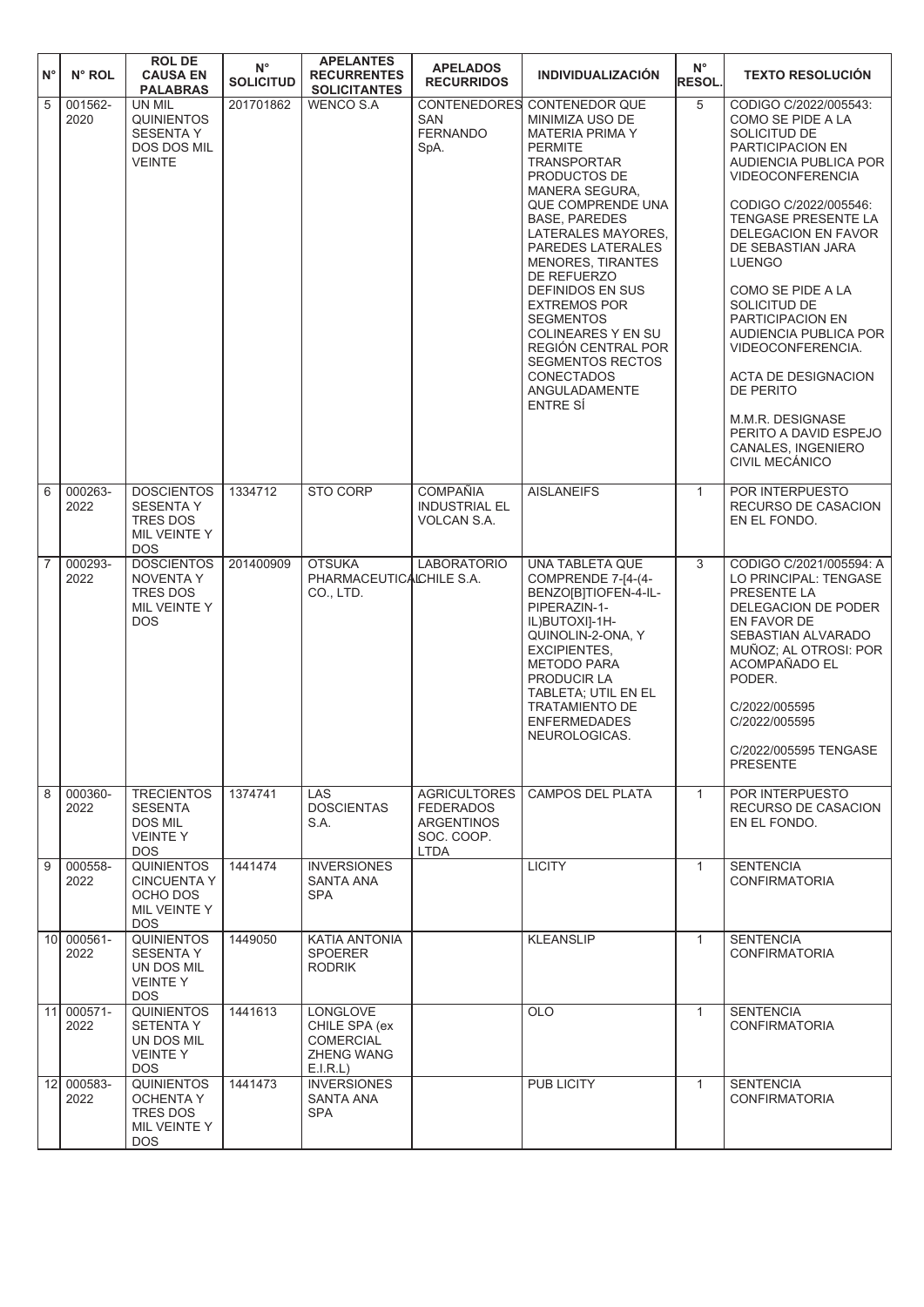| $N^{\circ}$     | $N^{\circ}$ ROL             | <b>ROLDE</b><br><b>CAUSA EN</b><br><b>PALABRAS</b>                                           | $N^{\circ}$<br><b>SOLICITUD</b> | <b>APELANTES</b><br><b>RECURRENTES</b><br><b>SOLICITANTES</b>       | <b>APELADOS</b><br><b>RECURRIDOS</b> | <b>INDIVIDUALIZACIÓN</b>                                                   | $N^{\circ}$<br><b>RESOL</b> | <b>TEXTO RESOLUCIÓN</b>                                                                                                                                                                                                                                                                                                                     |
|-----------------|-----------------------------|----------------------------------------------------------------------------------------------|---------------------------------|---------------------------------------------------------------------|--------------------------------------|----------------------------------------------------------------------------|-----------------------------|---------------------------------------------------------------------------------------------------------------------------------------------------------------------------------------------------------------------------------------------------------------------------------------------------------------------------------------------|
| 13 <sup>1</sup> | 000596-<br>2022             | <b>QUINIENTOS</b><br><b>NOVENTA Y</b><br><b>SEIS DOS MIL</b><br><b>VEINTEY</b><br><b>DOS</b> | 1448724                         | <b>CONTAINER</b><br><b>SCL SPA</b>                                  |                                      | <b>SCL CONTAINER</b>                                                       | $\mathbf{1}$                | <b>SENTENCIA</b><br><b>REVOCATORIA</b>                                                                                                                                                                                                                                                                                                      |
|                 | 14 000597-<br>2022          | <b>QUINIENTOS</b><br><b>NOVENTA Y</b><br>SIETE DOS<br>MIL VEINTE Y<br><b>DOS</b>             | 1463806                         | <b>LUIS BELTRAN</b><br>CARDOZO<br><b>BIAGGI</b>                     |                                      | <b>VIZION</b>                                                              | $\mathbf{1}$                | <b>SENTENCIA</b><br><b>CONFIRMATORIA</b>                                                                                                                                                                                                                                                                                                    |
|                 | 15 000600-<br>2022          | <b>SEISCIENTOS</b><br><b>DOS MIL</b><br><b>VEINTEY</b><br><b>DOS</b>                         | 1458195                         | <b>PAULA</b><br><b>FRANCISCA</b><br><b>POBLETE</b><br><b>ESPINA</b> |                                      | <b>PACIFICA</b>                                                            | $\mathbf{1}$                | <b>SENTENCIA</b><br><b>REVOCATORIA</b>                                                                                                                                                                                                                                                                                                      |
|                 | 16 000602-<br>2022          | <b>SEISCIENTOS</b><br>DOS DOS MIL<br><b>VEINTEY</b><br><b>DOS</b>                            | 1388421                         | <b>PATAGONIA</b><br>CANDLES S.R.L.                                  |                                      | ORGANIC SPA LA<br><b>ESENCIA DE LA</b><br>NATURALEZA EN TU<br><b>HOGAR</b> | $\mathbf{1}$                | <b>SENTENCIA</b><br><b>REVOCATORIA</b>                                                                                                                                                                                                                                                                                                      |
|                 | 17 000603-<br>2022          | <b>SEISCIENTOS</b><br><b>TRES DOS</b><br>MIL VEINTE Y<br><b>DOS</b>                          | 1440363                         | <b>MARIELLA</b><br><b>ANDREA</b><br><b>TERREZZA</b><br>PEREZ-OLEA   |                                      | <b>GESTARSALUD</b>                                                         | $\mathbf{1}$                | <b>SENTENCIA</b><br>REVOCATORIA PARCIAL                                                                                                                                                                                                                                                                                                     |
|                 | 18 000609-<br>2022          | <b>SEISCIENTOS</b><br><b>NUEVE DOS</b><br>MIL VEINTE Y<br><b>DOS</b>                         | 1433124                         | <b>RENATO</b><br><b>ENRIQUE</b><br><b>MÜNSTER</b><br><b>GRIPE</b>   |                                      | <b>TEATRO PLAY</b>                                                         | $\mathbf{1}$                | <b>SENTENCIA</b><br><b>REVOCATORIA</b>                                                                                                                                                                                                                                                                                                      |
|                 | 19 000613-<br>2022          | <b>SEISCIENTOS</b><br>TRECE DOS<br>MIL VEINTE Y<br><b>DOS</b>                                | 1449612                         | <b>HENRY LUIS</b><br><b>NOVA</b><br><b>MERCADO</b>                  |                                      | <b>BIMO</b>                                                                | $\mathbf{1}$                | <b>SENTENCIA</b><br><b>CONFIRMATORIA</b>                                                                                                                                                                                                                                                                                                    |
| 20l             | 000619-<br>2022             | <b>SEISCIENTOS</b><br><b>DIECINUEVE</b><br><b>DOS MIL</b><br><b>VEINTEY</b><br><b>DOS</b>    | 1396157                         | <b>OPINANDO</b><br><b>ONLINE SPA</b>                                |                                      | OPINANDO ONLINE                                                            | $\mathbf{1}$                | <b>SENTENCIA</b><br><b>CONFIRMATORIA</b>                                                                                                                                                                                                                                                                                                    |
|                 | $\sqrt{21}$ 000623-<br>2022 | <b>SEISCIENTOS</b><br><b>VEINTEY</b><br><b>TRES DOS</b><br>MIL VEINTE Y<br><b>DOS</b>        | 1385608                         | <b>ALVARO</b><br><b>MARCIAL</b><br><b>VALENTE VIAS</b>              | <b>SECRETOS</b><br>TEXTIL S.L.       | <b>DON ALGODON</b>                                                         | $\mathbf{1}$                | <b>SENTENCIA</b><br><b>CONFIRMATORIA</b>                                                                                                                                                                                                                                                                                                    |
|                 | 22 000627-<br>2022          | <b>SEISCIENTOS</b><br><b>VEINTEY</b><br>SIETE DOS<br>MIL VEINTE Y<br><b>DOS</b>              | 1404102                         | <b>MARÍA</b><br><b>JOSEFINA MAS</b><br><b>ABALO</b>                 |                                      | <b>BLOOM SEEDS</b>                                                         | $\mathbf{1}$                | <b>SENTENCIA</b><br><b>CONFIRMATORIA</b>                                                                                                                                                                                                                                                                                                    |
|                 | 23 000628-<br>2022          | <b>SEISCIENTOS</b><br><b>VEINTEY</b><br>OCHO DOS<br>MIL VEINTE Y<br><b>DOS</b>               | 1467615                         | PAUL JAVIER<br><b>FURST</b><br><b>GWINNER</b>                       |                                      | YES A GOAT                                                                 | $\mathbf{1}$                | <b>SENTENCIA</b><br><b>CONFIRMATORIA</b>                                                                                                                                                                                                                                                                                                    |
|                 | 24 000677-<br>2022          | <b>SEISCIENTOS</b><br><b>SETENTAY</b><br>SIETE DOS<br>MIL VEINTE Y<br><b>DOS</b>             | 1432424                         | <b>FUNDACIÓN</b><br>CEDUC UCN                                       |                                      | <b>CEDUC UCN</b>                                                           | $\mathbf{1}$                | A LA PRESENTACION DE<br>FECHA 13-06-2022<br>CODIGO C/2022/005598:<br>COMO SE PIDE A LA<br>SOLICITUD DE<br>ALEGATOS.<br>AUTOS EN RELACION.                                                                                                                                                                                                   |
|                 | 25 000682-<br>2022          | <b>SEISCIENTOS</b><br><b>OCHENTA Y</b><br><b>DOS DOS MIL</b><br><b>VEINTEY</b><br><b>DOS</b> | 1440531                         | <b>ABASTECEDORA</b><br><b>DEL COMERCIO</b><br>LTDA.                 |                                      | <b>SILUETA</b>                                                             | $\mathbf{1}$                | CODIGOS C/2021/005599<br>Y 5600: POR CUMPLIDO<br>LO ORDENADO DE<br>FECHA 10-06-2022.<br><b>PROVEYENDO</b><br>DERECHAMENTE LA<br>PRESENTACION DE<br>FECHA 09-06-2022<br>CODIGO C/2022/005552: A<br>LO PRINCIPAL: TENGASE<br>PRESENTE AL SE HACE<br>PARTE; AL OTROSI:<br>COMO SE PIDE A LA<br>SOLICITUD DE<br>ALEGATOS.<br>AUTOS EN RELACION. |